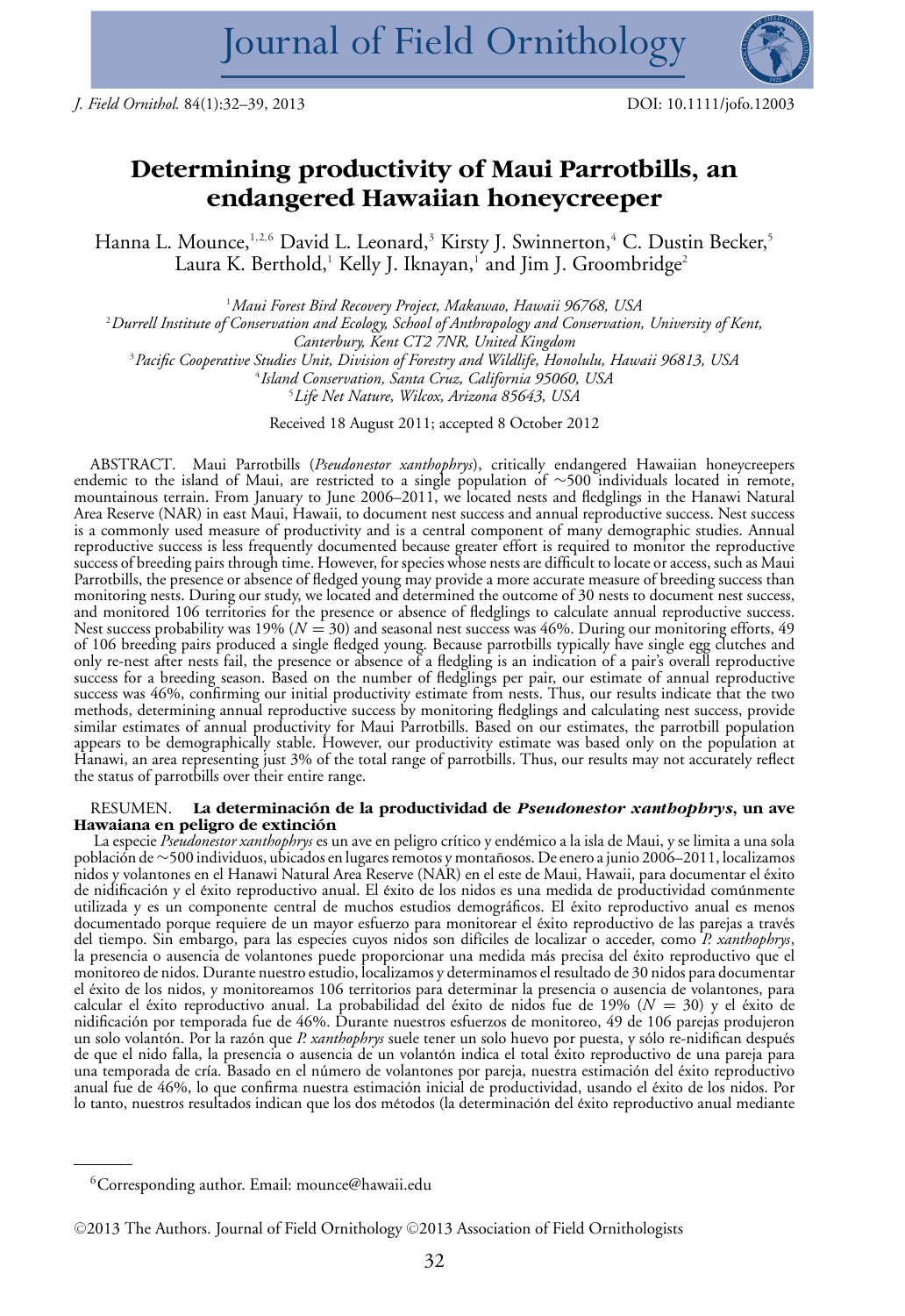el monitoreo de volantones, y el éxito de los nidos), proporcionan estimaciones similares de la productividad anual<br>para *P. xanthophrys*. En base a nuestras estimaciones, la población de *P. xanthophrys* parece ser demogr reflejan precisamente el estado de *P. xanthophrys* en toda su distribucion´

*Key words:* annual reproductive success, demography, nest success, population monitoring

Maui Parrotbills (*Pseudonestor xanthophrys*) are a federally endangered and red-listed critically endangered species of Hawaiian honeycreeper (U.S. Fish and Wildlife Service 1967, IUCN 2011). The species is restricted to a single population occupying an area of  $\sim$ 50 km<sup>2</sup> on the northeastern slopes of Haleakala, Maui, Hawaii (Scott et al. 1986, U.S. Fish and Wildlife Service 2006). Historically, Maui Parrotbills (hereafter parrotbills) were distributed across the islands of Maui and Molokai (James and Olson 1991), where they apparently preferred native koa (*Acacia koa*) forests (Perkins 1903). Clearing of lowland forests and introduction of alien diseases (i.e., avian malaria and pox) drastically reduced the range of parrotbills, and they are now restricted to high-elevation (1200–2350 m) wet montane forests, where cool temperatures limit disease vectors (i.e., mosquitoes) and consequently the spread of avian malaria (Scott et al. 1986, Mountainspring 1987, Simon et al. 1997). Population estimates of parrotbill based on data collected in the 1980s suggested a stable population of  $502 \pm 230$  (95% CI) individuals (Scott et al. 1986). Data collected during more recent surveys, however, have been inadequate to allow an accurate population estimate. Although range-wide surveys through 2001 yielded densities similar to those in the 1980s, a trend assessment was inconclusive regarding the stability of the population (Gorreson et al. 2009, Camp et al. 2009).

Parrotbills are insectivorous honeycreepers that defend year-round territories (Pratt et al. 2001) and frequently occur in family groups, with young remaining with parents for five to eight months after fledging (Simon et al. 1997). Parrotbills breed from November to June, with most breeding between February and June. Males and females form long-term monogamous pair bonds, typically foraging together year round. Females typically lay single-egg clutches and only re-nest after nest failure, which often occurs during periods of heavy rain (Lockwood et al. 1994, Simon et al. 1997). Due to their rarity and tendency to nest high in the forest canopy, information about parrotbill reproductive success is limited and no recruitment data are available.

In the absence of a conclusive population estimate, population modeling may be crucial in guiding management efforts for this species. For example, population viability analyses (PVAs) provide managers with information about extinction risk that is useful in developing management strategies for endangered species (Boyce 1992, Akcakaya and Atwood 1997, Brook et al. 2000). However, all population models rely on accurate demographic data. Unfortunately, the quality of such data is often poorest for endangered species—species that are most commonly in greatest need of accurate PVAs to inform their conservation management (Beissinger and Westphal 1998).

One key demographic component of all population models is productivity, and nest success is a commonly used metric for estimating this variable (Woodworth et al. 2001, Renner and McCaffery 2008, Hartman and Oring 2009, Nappi and Drapeau 2009). The Mayfield estimator or more recently developed methods implemented in Program MARK (White and Burnham 1999) and  $\overset{\text{S}}{\text{A}}$ S/STAT $^\text{\textregistered}$  software have been used to standardize data from nests found (Mayfield 1961, 1975, Rotella et al. 2004), but information about the success of individual nests does not always reflect reproductive output at the population level (Murray 2000, Jones et al. 2005), especially when it is not possible to monitor all nesting attempts (Thompson et al. 2001). This problem can be particularly acute for cryptic species that are difficult to locate and monitor. Therefore, alternative methods for estimating productivity are necessary for some species. One potential alternative method is the intensive monitoring of breeding pairs and calculation of annual reproductive success (ARS) based on the number of fledged young per pair. Given the difficulty of monitoring individual birds through an entire breeding season, few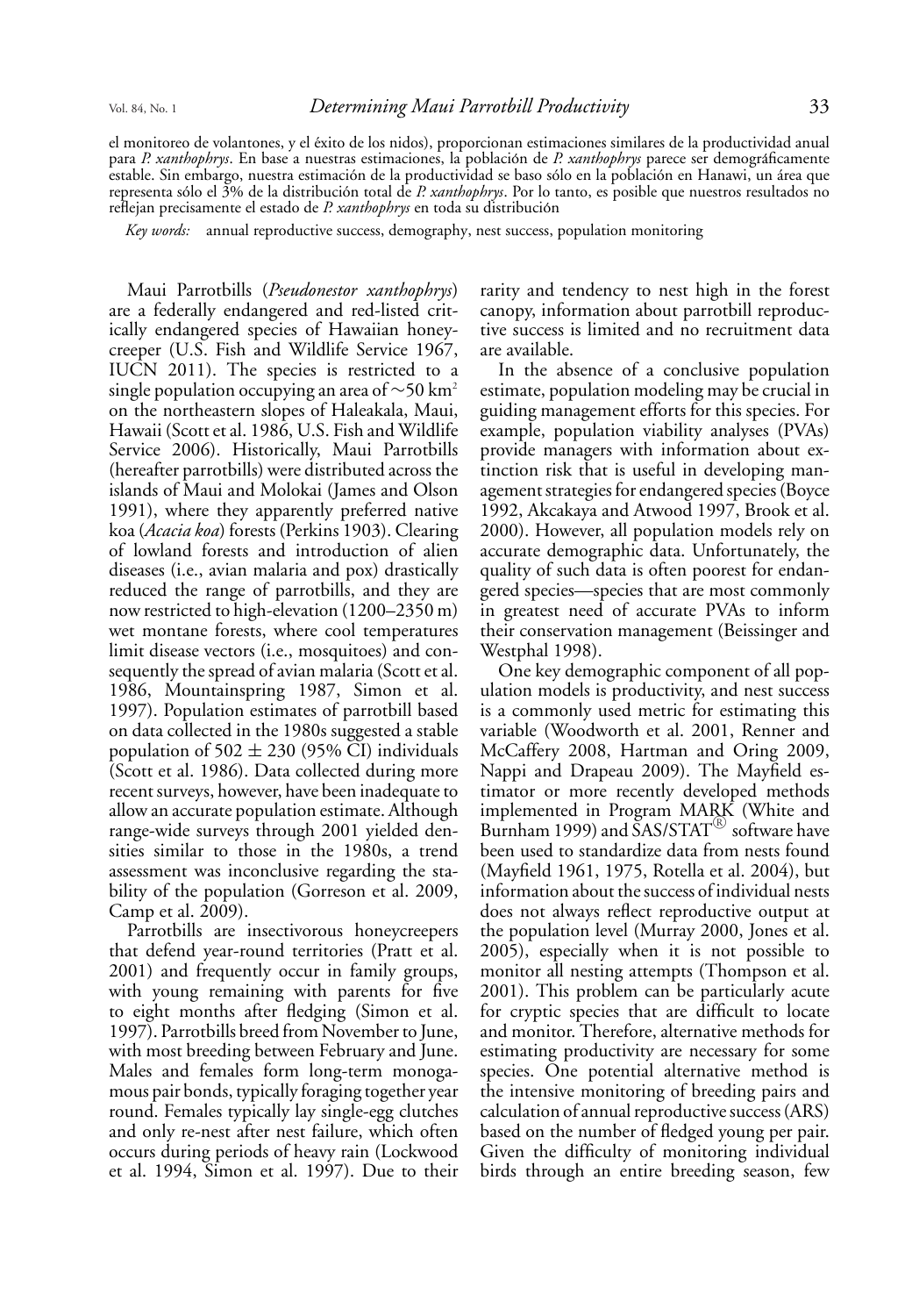

Fig. 1. Study sites where the productivity of Maui Parrotbills was examined in our study. Both Frisbee Meadows (FSB, 77 ha) and Poouli Camp (HR3, 56 ha) are located in the Hanawi Natural Area Reserve, Island of Maui, Hawaii.

investigators have quantified productivity using this method (Porneluzi and Faaborg 1999, Jones et al. 2005, Vanderwerf 2009, Rogers 2011).

The choice of reproductive measure and the resulting fecundity estimates that different estimators produce can have far-reaching effects when determining population viability. Furthermore, models of population dynamics have been shown to be sensitive to small changes in such estimates (Powell et al. 1999, Woodworth 1999). Consequently, we estimated the productivity of breeding parrotbills using both nest success and annual reproductive success, and compared estimates to evaluate their relative performance in the Hanawi Natural Area Reserve.

### **METHODS**

The Hanawi Natural Area Reserve (NAR) covers 3036 ha on the windward slopes of Haleakala Volcano. Within the reserve, 800 ha above 1600 m in elevation are fenced and ungulate free; this is the core area used by the current parrotbill population (U.S. Fish and Wildlife Service 2006). We used two study areas in the Reserve, Frisbee Meadows (FSB) and Poouli Camp (HR3). The FSB study area (77 ha) is between 1600 and 2200 m asl, and the HR3 study area (56 ha) between 1550 and 1950 m asl. Non-native rodents are controlled on 35 ha

of the HR3 site (Malcolm et al. 2008; Fig. 1). The area is characterized by steep, rugged terrain and supports a thick montane, wet forest dominated by ohia (*Metrosideros polymorpha)* and olapa (*Cheirodendron trigynum*; Jacobi 1989). The forest has an intact native understory and sub-canopy that provides high-quality foraging habitat for parrotbills.

Parrotbills were captured prior to and throughout the duration of our study using passive mist-netting and targeted mist-netting using playback. Of 212 adult (ASY) birds monitored over the 4-yr period, 130 were marked with a unique color band combination. Unmarked birds could be accounted for when paired with a banded individual during a single breeding season, but could not be identified between years.

Territories were defined by the presence of singing males, males counter-singing with neighboring males, and regular presence of foraging adults; little overlap was observed between adjacent territories. Birds were assumed to be paired if they were observed foraging and travelling together, occupied the same territory, and demonstrated typical breeding behaviors such as mutual preening, mutual feeding, and nest building. To prevent possible double-counting, pairs where both adults were unbanded were only classified as discrete pairs when their territories bordered those of marked individuals.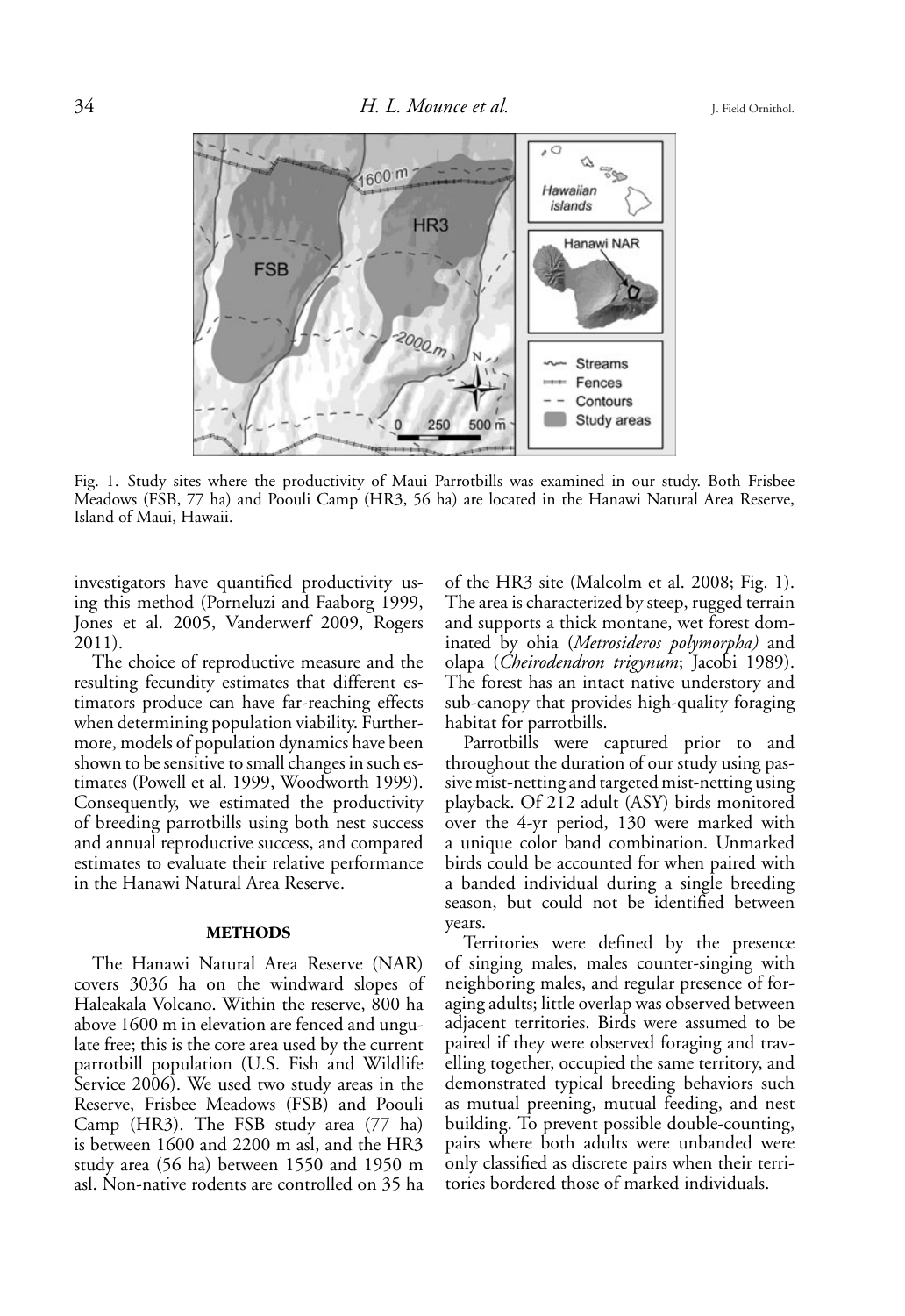We searched for nests and fledglings along trails at each study site. Trails were 50 to 100 m apart in a network web that covered the entire study area and were systematically searched at least once per week from 07:00 to 17:30, each observer covering ∼2 km per day. We conducted searches along 32.5 km of trails in the two study areas. Once an adult was detected, observers stayed for several hours to identify the individual and note behavioral activity. Three to six observers searched each site daily, except during severe weather. In addition to regular trail coverage, all territories in each study area were visited weekly to locate adults. We located fledglings either using their incessant begging calls (Simon et al. 1997) or by following parents to offspring.

Nest success. From January to June 2006– 2011, nests were located by observing adults carrying nesting material and the location of courtship displays, copulations, and pair feedings, all of which usually occurred near nest sites. Because of individual variation in the timing of breeding and the length of the breeding season, we could not determine if nests we monitored were first, second, or third nesting attempts for the year. Nests were usually monitored daily for 3 to 6 hrs using spotting scopes or binoculars from a distance of ∼30 m until chicks fledged or nest failure was confirmed. Because nest contents were usually not visible, parental behavior at nests was used to determine nesting stage (e.g., constructing, incubating, brooding, or fledged; Becker et al. 2010). Only nests where an egg was presumed to have been laid, based on observation of apparent incubation, brooding, or food delivery, were included in our analyses. Nests were classified as successful if fledglings were observed, with young considered to have fledged when they left nest trees.

Previously active nests where no activity was documented for ≥3 h were classified as failures. Over a 3-h time period, adults typically visit nests at least two to three times (Becker et al. 2010). All failed nests were checked at least once more 1–3 days after failure was documented. Causes and timing (nest stage) of failures could not be determined for most nests because nests were located high (∼11 m) in the canopy. When possible, we used mirrors or climbed nest trees to view nest contents.

Parrotbill nest success was calculated using PROC GENMOD (SAS Institute 2008) to fit a logistic-exposure model (Shaffer 2004). This generalized linear model with a modified link function uses the appropriate likelihood estimator for interval data, avoiding assumptions about when failure occurs and allowing variable intervals between observations. We pooled nest data across all years to increase our sample size because there was no apparent annual variation (Kershner et al. 2001). For nests found under construction, the first day of incubation was determined by female behavior (i.e., when first observed incubating). Because only single-egg clutches have been documented (U.S. Fish and Wildlife Service 2006), we assumed incubation began immediately after an egg was laid. Because we were unable to determine the contents of most nests, we did not differentiate between egg and nestling survival.

**Annual reproductive success.** From January to June 2008–2011, we systematically monitored the territories of 106 pairs of parrotbills for the presence of fledglings to calculate annual reproductive success. Because parrotbills typically have single-egg clutches and only renest after nest failure, the presence or absence of a fledgling is an indication of a pair's reproductive success for a breeding season (Simon et al. 1997). Therefore, annual reproductive success was estimated by dividing the number of pairs with offspring by the total number of pairs observed during a breeding season.<br>**Population growth model.** To determine

Population growth model. the overall effect of each estimate of productivity (nest success and annual reproductive success), we calculated the finite rate of population growth  $(\lambda)$  using the formula:

$$
\lambda = P_{A} + P_{J}\beta (0.5),
$$

with  $P_A$  = adult survival,  $P_J$  = juvenile survival, and  $\beta$  = average productivity per pair. Values of  $\lambda > 1$  indicate a population increase and values of  $\lambda < 1$  indicate decline. Adult and juvenile survival estimates derived from the same study population were drawn from Vetter et al. (2012).

Due to re-nesting, our nest success estimate did not reflect seasonal productivity (Streby and Anderson 2011). Parrotbills have been observed to make up to three nesting attempts per season after nest failures (MFBRP, unpubl data). We adjusted our  $\beta$  value for nest success with the following equation to have comparable seasonal productivity estimates based on each method: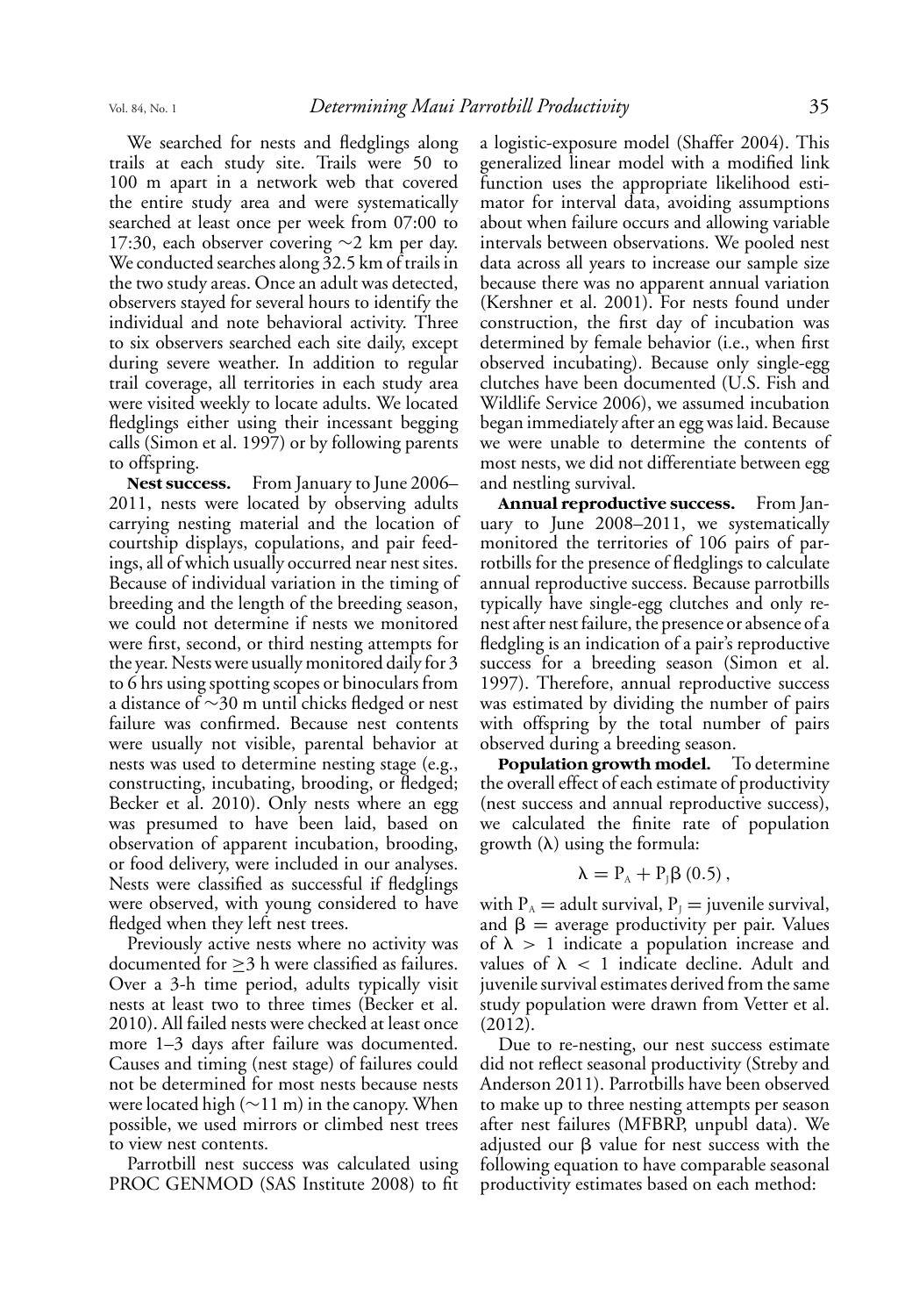| Site       | Year | Number of pairs observed | Number of pairs with juveniles | Percent success |
|------------|------|--------------------------|--------------------------------|-----------------|
| <b>FSB</b> | 2008 | 11                       | 3                              | 27.3%           |
|            | 2009 | 15                       | 8                              | 53.3%           |
|            | 2010 | 18                       | $\Omega$                       | 33.3%           |
|            | 2011 | 19                       | 10                             | 52.6%           |
| HR3        | 2008 | 10                       | 4                              | 40.0%           |
|            | 2009 | 8                        | $\Omega$                       | 75.0%           |
|            | 2010 |                          |                                | 55.6%           |
|            | 2011 | 16                       |                                | 43.8%           |
| FSB totals |      | 63                       | 27                             | 42.9%           |
| HR3 totals |      | 43                       | 22                             | 51.2%           |
| Totals     |      | 106                      | 49                             | 46.2%           |

Table 1. Maui Parrotbill annual reproductive success based on number of pairs observed with fledglings at two study sites (FSB and HR3) in Hanawi NAR, 2008–2011.

Seasonal nest success  $=$  Observed nest success

+ Observed nest success

∗ (1 − Observed nest success)

+ [Observed nest success

∗ (1 − Observed nest success)

∗ (1 − Observed nest success)]

#### **RESULTS**

Nest success. During six breeding seasons (2006–2011), we located 30 Maui Parrotbill nests (24 at HR3 and six at FSB). Eight nests either did not progress past the nest-building stage or nest outcome could not be determined; these nests were not included in our analyses. All nests were located in Ohia trees, most in outer canopy branches  $5.2-18.2$  m above ground (mean  $=$ 10.9 m). Fifteen of 22 nests failed (68.2%). The logistic-exposure method resulted in a nest success probability of  $0.185 \pm 0.056$  and a daily nest survival probability of  $0.953 \pm 0.007$ . One egg that did not hatch after 31 days of incubation was presumed to be infertile. Seven of the 15 failures occurred during the first 10 days of the nestling period, and one chick was predated by a Pueo (*Asio flammeus sandwichensis*; Mounce 2008). The cause of failure of the other 14 nests could not be determined. Seasonal nest success, adjusted for re-nesting, was  $46\%$  ( $N =$ 22 nests).

**Annual reproductive success.** During four breeding seasons (2008–2011), we monitored 43 pairs at HR3 and 63 pairs at FSB. Annual reproductive success estimates were 51% and 43% for HR3 and FSB, respectively, resulting in an overall estimate of 46% (Table 1). For all four years combined, we found no difference in productivity between the two study sites  $(\chi^2 = 6.5, k = 3, P = 0.10).$ 

**Population growth model.** According to Vetter et al. (2012), adult survival in our population of parrotbills was estimated at  $0.84 \pm 0.04$ and juvenile survival at  $0.76 \pm 0.09$ . Based on both our seasonal nest success estimate and our annual reproductive success estimate, our model predicts a stable population  $(\lambda =$  $1.02 \pm 0.07$ ).

## **DISCUSSION**

Demographic modeling relies on accurate estimates of reproductive success. Therefore, using the reproductive monitoring method that provides the most accurate productivity data is critical. We suspected that our estimates of annual reproductive success based on observations of family groups would be the superior method because we calculated annual reproductive success using a larger subset of the population than for nest success, and because this method more accurately reflected seasonlong productivity. However, we found that the two methods (seasonal nest success and annual reproductive success) produced similar estimates of annual productivity for our Maui Parrotbill population.

Our productivity estimate suggests a stable population. This is supported by results from population monitoring using point transect distance-sampling throughout the species' range that were unable to detect any recent changes in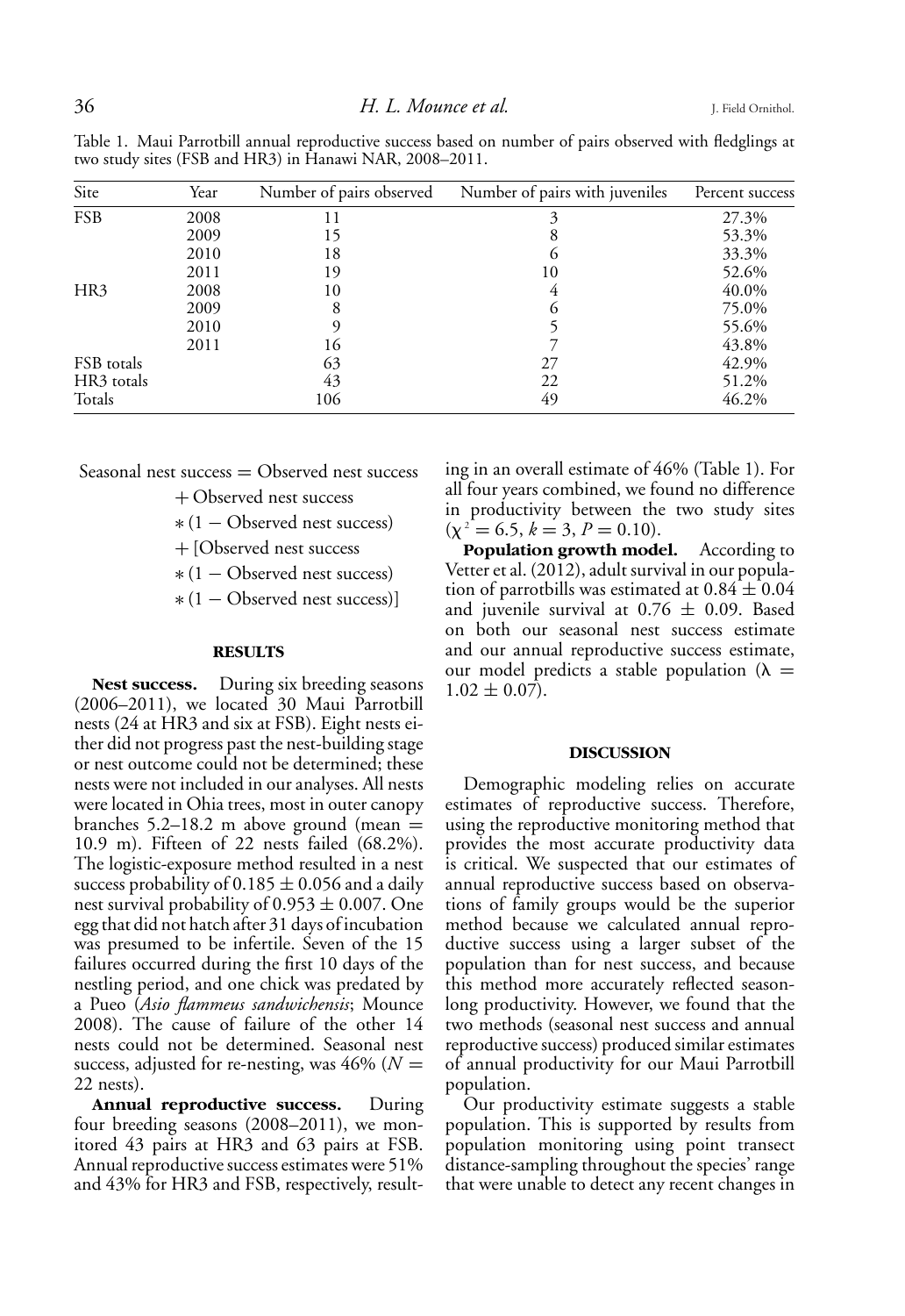population size (Gorreson et al. 2009, Camp et al. 2009). However, these transect surveys are only repeated every 5 yrs and, because parrotbills are long-lived birds (up to 16 yrs), any changes in population could take several years to detect and thus our productivity values may be more valuable to managers than range-wide survey data.

For species like parrotbills that occur at low densities (as few as 10 birds/km<sup>2</sup>) and have difficult-to-locate nests, determining productivity by documenting the number of young fledged per pair confirmed the validity of our seasonal nest success estimates despite low sample sizes. However, these two methods may not yield similar results for all species. Although monitoring nests is critical for identifying factors that might limit productivity (i.e., weather or predation; Jones et al. 2005), nest success has been shown to provide inaccurate estimates of productivity in other passerines (Murray 2000, Underwood and Roth 2002, Grzybowski and Pease 2005). In a review of methods for estimating productivity, Anders and Marshall (2005) noted that quantifying the season-long productivity of individuals in a population provides the most accurate estimate of population productivity. When obtaining such data is not logistically practical, productivity can still be estimated more accurately by incorporating other variables into population models (Anders and Marshall 2005). For example, for species where nests are difficult to locate or access, like those of Maui Parrotbills in our study, surveying territories for the presence of fledglings can be less timeconsuming than locating and monitoring nests because fledglings often beg loudly and adults give alarm calls or chips when potential predators approach (Anders and Marshall 2005).

Although our data suggest some variation in annual reproductive success of parrotbills between our two study areas, we found no significant spatial and temporal differences, even though predator control was conducted at over 62% of the HR3 site during our study, but was not conducted at FSB. Populations of non-native mammalian predators, including rats (*Rattus* spp.) and mongooses (*Herpestes javanicus*), were controlled using bait stations loaded with rodenticide and snap traps (Malcolm et al. 2008). These non-native mammals are considered major threats to Hawaiian birds and, although rats have not been documented as

predators of parrotbill nests, they have been documented predating Akohekohe nests at heights similar to those of parrotbill nests (Scott et al. 1986, Simon et al. 2001). To increase nest success, predator control efforts that do not include all breeding territories may not be sufficient; efforts may need to be expanded to encompass the territories of all breeding pairs.

Based on our annual productivity estimate, the parrotbill population appears to be demographically stable at Hanawi, close to the core of their range. However, our productivity estimate was based only on the population at Hanawi, an area that represents just 3% of the total range of parrotbills. Thus, our results may not accurately reflect the status of parrotbills over their entire range. Survey efforts using point transect distance-sampling throughout their range indicate that parrotbill densities may be lower outside of Hanawi (Maui Forest Bird Recovery Project, unpubl. data), but there has been no detailed demographic monitoring in other areas of the species' range. Expanding our productivity estimate techniques to the outer edges of the species' range will enhance the utility of population modeling studies and will help managers to develop a more sophisticated assessment of population-wide levels of productivity.

#### **ACKNOWLEDGMENTS**

The Maui Forest Bird Recovery Project operates under the sponsorship of the Pacific Cooperative Studies Unit and the Research Corporation of the University of Hawaii. The State of Hawaii Division of Forestry and Wildlife and the Pacific Island Office of the U.S. Fish and Wildlife Service provided funding, oversight, scientific input, access into the Hanawi Natural Area Reserve, and the required state and federal permits. We thank the following partners for logistical support and/or access to their properties: Haleakala National Park, The Nature Conservancy Hawaii, Tri-Isle RC&D, Pacific Helicopters, andWindward Aviation. S.Wheeler, C. Rutt, and J. Milikowsky assisted with data analyses. H. Streby and five anonymous reviewers provided comments that assisted in greatly improving this manuscript while under review. Finally, we thank all of the seasonal biologists who contributed to the data set used in this study.

#### **LITERATURE CITED**

- AKCAKAYA, H. R., AND J. L. ATWOOD. 1997. A habitatbased metapopulation model of the California Gnatcatcher. Conservation Biology 11: 422–434.
- ANDERS, D. A., AND M. R. MARSHALL. 2005. Increasing the accuracy of productivity and survival estimates in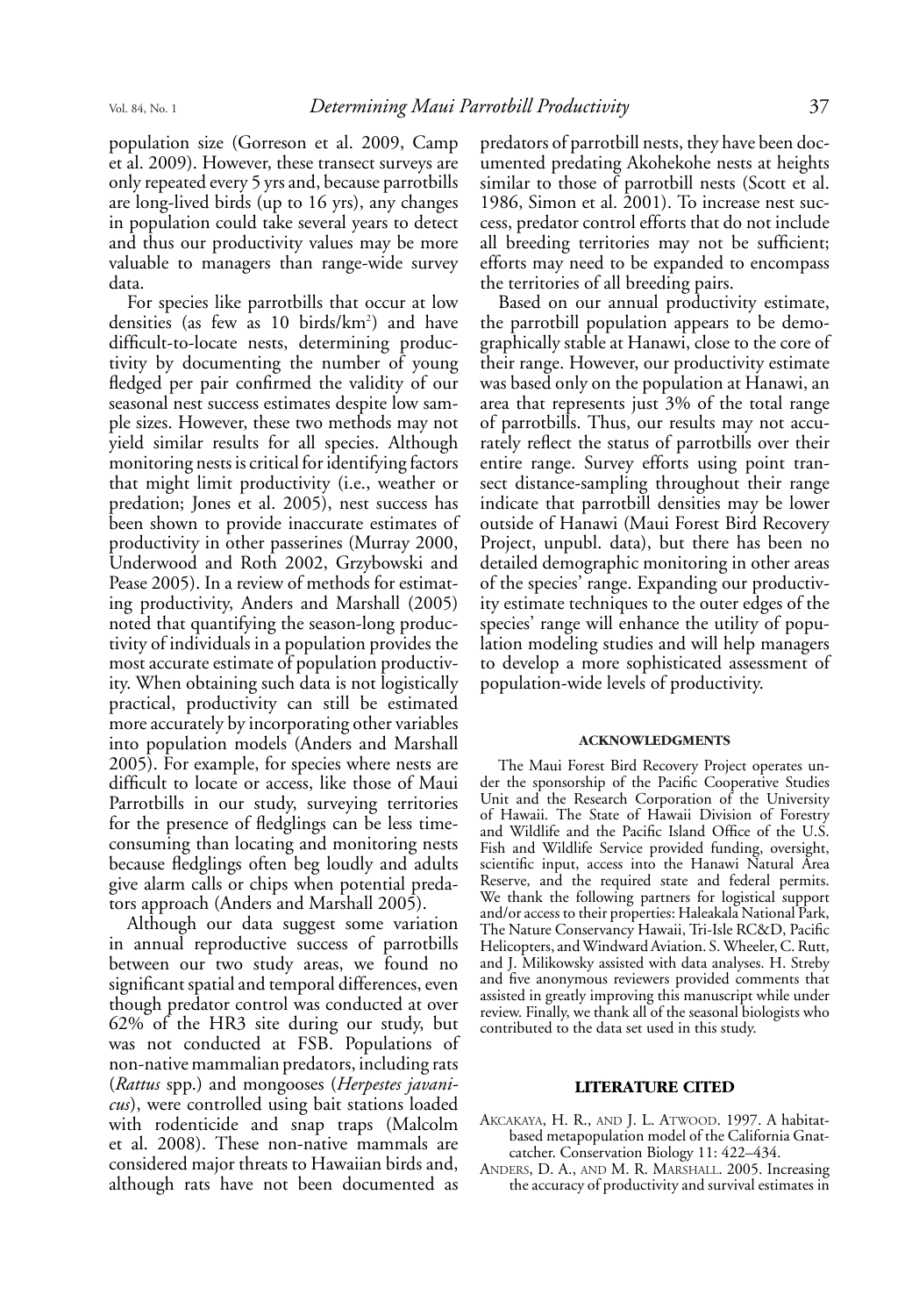assessing landbird population status. Conservation Biology 19: 66–74.

- BECKER, C. D., H. L. MOUNCE, T. A. RASSMUSSEN, A. RAUCH-SASSEEN, K. J. SWINNERTON, AND D. L. LEONARD. 2010. Nest success and parental investment in endangered Maui Parrotbill (*Pseudonestor xanthophrys*) with impacts for recovery. Endangered Species Research N278: 189–194.
- BEISSINGER, S. R., AND M. I. WESTPHAL. 1998. On the use of demographic models of population viability in endangered species management. Journal of Wildlife Management 62: 821–841.
- BOYCE, M. S. 1992. Population Viability Analysis. Annual Review of Ecology and Systematics 23:481–497.
- BROOK, B. W., J. J. O'GRADY, A. P. CHAPMAN, M. A. BURGMAN, H. R. AKCAKAYA, AND R. FRANKHAM. 2000. Predictive accuracy of Population Viability Analysis in conservation biology. Nature 404: 385– 387.
- CAMP, R. J., P. M. GORRESON, T. K. PRATT, AND B. L. WOODWORTH. 2009. Population trends of native Hawaiian forest birds: 1976–2008: the data and statistical analyses. Hawaii Cooperative Studies Unit Technical Report HCSU-012, University of Hawaii, Hilo, HI.
- GORRESON, P. M., R. J. CAMP, M. H. REYNOLDS, B. L. WOODWORTH, AND T. K. PRATT. 2009. Status and trends of native Hawaiian songbirds. In: Conservation biology of Hawaiian forest birds: implications for island avifauna (T. Pratt, C. Atkinson, P. Banko, J. Jacobi, and B. Woodworth, eds.), pp. 108–136. Yale University Press, New Haven, CT.
- GRZYBOWSKI, J. A., AND C. M. PEASE. 2005. Renesting determines seasonal fecundity in songbirds: what do we know? What should we assume? Auk 122: 280– 291.
- HARTMAN, C. A., AND L. W. ORING. 2009. Reproductive success of Long-billed Curlews (*Numenius americanus*) in northeastern Nevada hay fields. Auk 126: 420–430.
- INTERNATIONAL UNION FOR CONSERVATION OF NATURE (IUCN). 2011. IUCN Red List of threatened species, version 2011.2. *<*http://www.iucnredlist.org*>* (4 January 2012).
- JACOBI, J. D. 1989. Vegetation maps of the upland plant communities on the islands of Hawai'i, Maui, Molokai, and Lanai. Cooperative National Park Resources Study Unit Technical Report 68, University of Hawaii, Manoa, HI.
- JAMES, H. F., AND S. L. OLSON. 1991. Descriptions of thirty-two new species of birds from the Hawaiian Islands. Part II. Passeriformes. Ornithological Monographs 46: 1–88.
- JONES, J., P. J. DORAN, L. R. NAGY, AND R. T. HOLMES. 2005. Relationship between Mayfield nest-survival estimates and seasonal fecundity: a cautionary note. Auk 122: 306–312.
- KERSHER, E. L., E. K. BOLLINGER, AND M. N. HELTON. 2001. Nest-site selection and renesting in the Bluegray Gnatcatcher (*Polioptila caerulea*). American Midland Naturalist 146: 404–413.
- LOCKWOOD, J. L., J. E. GREENE, K. WAKALEE, E. VANGELDER, S. ASHE, AND R. ABUROMIA. 1994. A description of Maui Parrotbill *(Pseudonestor*

*xanthophrys*) nests and nesting behavior. 'Elepaio 54: 61–64.

- MALCOLM, T. R., K. J. SWINNERTON, J. J. GROOMBRIDGE, B. D. SPARKLIN, C. N. BROSIUS, J. P. VETTER, AND J. T. FOSTER. 2008. Ground-based rodent control in a remote Hawaiian rainforest on Maui. Pacific Conservation Biology 14: 206–214.
- MAYFIELD, H. F. 1975. Suggestions for calculating nest success. Wilson Bulletin 87: 456–466.
- 1961. Nesting success calculated from exposure. Wilson Bulletin 73: 255–261.
- MOUNCE, H. L. 2008. What threat do native avian predators pose to Hawaiian honeycreepers? Two cases of predation by Pueo (*Asio flammeus sandwinchensis*). 'Elepaio 68: 19–20.
- MOUNTAINSPRING, S. 1987. Ecology, behavior, and conservation of the Maui Parrotbill. Condor 89: 24–39.
- MURRAY, B. G. 2000. Measuring annual reproductive success in birds. Condor 102: 470–473.
- NAPPI, A., AND P. DRAPEAU. 2009. Reproductive success of the Black-backed Woodpecker (*Picoides arcticus*) in burned boreal forests: are burns source habitats? Biological Conservation 142: 1381–1391.
- PERKINS, R. C. L. 1903. Vertebrata. In: Fauna Hawaiiensis (D. Sharp, ed.), pp. 365–466. Cambridge University Press, Cambridge, England.
- PORNELUZI, P. A., AND J. FAABORG. 1999. Season-long fecundity, survival, and viability of Ovenbirds in fragmented and unfragmented landscapes. Conservation Biology 13: 1151–1161.
- POWELL, L. A., M. J. CONROY, D. G. KREMENTZ, AND J. D. LANG. 1999. A model to predict breeding-season productivity for multibrooded songbirds. Auk 116: 1001–1008.
- PRATT, T. K., J. C. SIMON, B. P. FARM, K. E. BERLIN, AND J. R. KOWALSKY. 2001. Home range and territoriality of two Hawaiian honeycreepers, the Akohekohe and Maui Parrotbill. Condor 103: 746–755.
- RENNER, H. M., AND B. J. MCCAFFERY. 2008. Demography of Eastern Yellow Wagtails at Cape Romanzof, Alaska. Wilson Journal of Ornithology 120: 85–91.
- ROGERS, C. M. 2011. Use of fecundity measured directly throughout the breeding season to test a sourcesink demographic model. Conservation Biology 25: 1212–1219.
- ROTELLA, J. J., S. J. DINSMORE, AND T. L. SHAFFER. 2004. Modeling nest-survival data: a comparison of recently developed mothods that can be implemented in MARK and SAS. Animal Biodiversity and Conservation 27: 187–205.
- SAS Institute. 2008. SAS/STAT 9.2 user's guide. SAS Institute, Cary, NC.
- SCOTT, J. M., S. MOUNTAINSPRING, F. R. RAMSEY, AND C. B. KEPLER. 1986. Forest bird communities of the Hawaiian Islands: their dynamics, ecology, and conservation. Studies in Avian Biology 9: 1–431.
- SHAFFER, T. L. 2004. A unified approach to analyzing nest success. Auk 121: 526–540.
- SIMON, J. C., P. E. BAKER, AND H. BAKER. 1997. Maui Parrotbill (*Pseudonestor xanthophrys*). In: The Birds of North America, no. 311 (A. Poole and F. Gill, eds.). Academy of Natural Sciences, Philadelphia, PA, and American Ornithologists' Union, Washington, D.C.